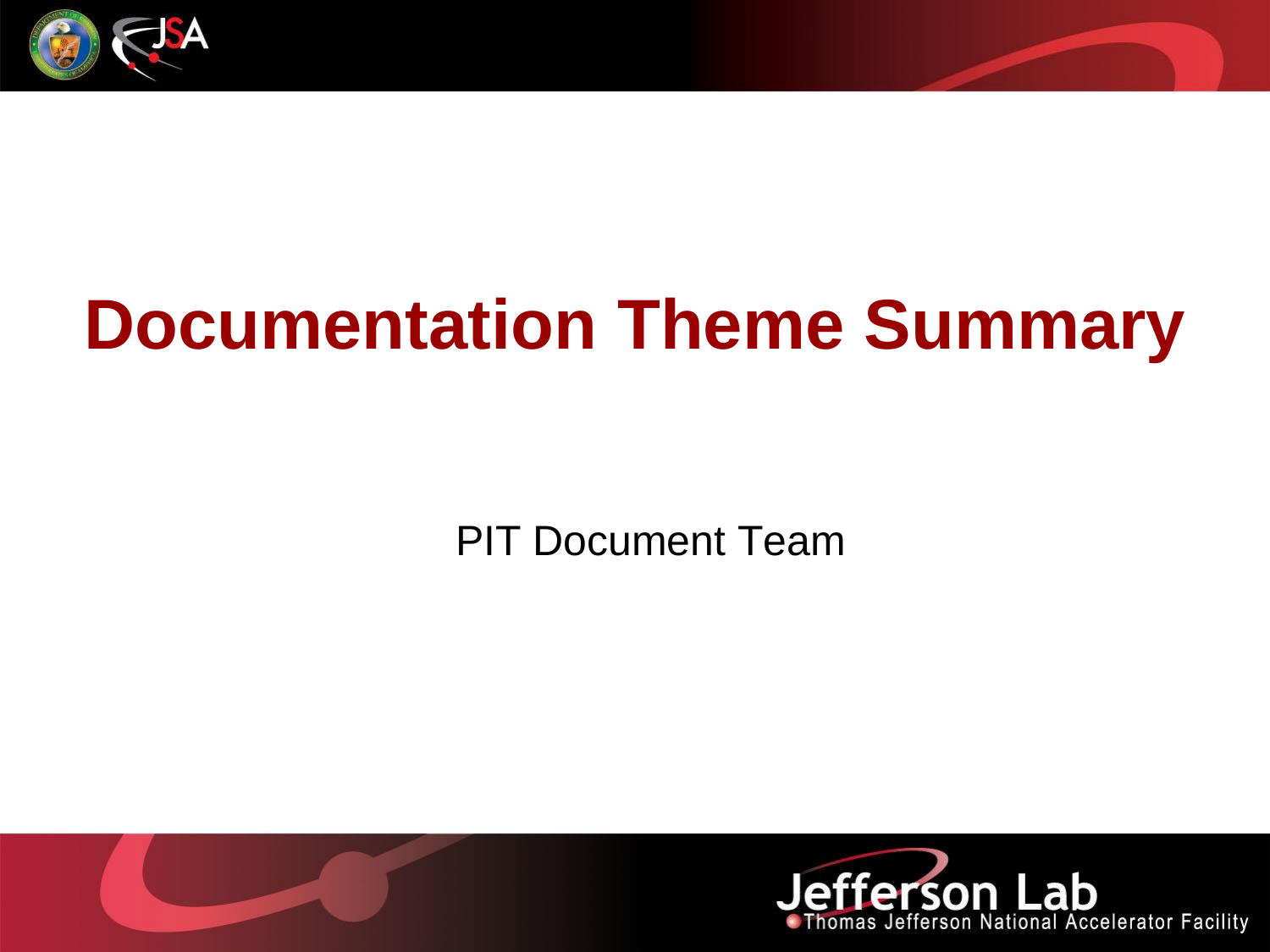# **Long Range PIT Team Goals**

- Investigate, understand, and improve long term SRF linac performance
	- Quantify/Summarize performance as built
	- Suggest and implement measurement plans to quantify performance changes
	- Work to understand any changes observed
	- Suggest improvements in operations processes and/or hardware and implement
- Data Management/Understand better "accelerating system wide" problems



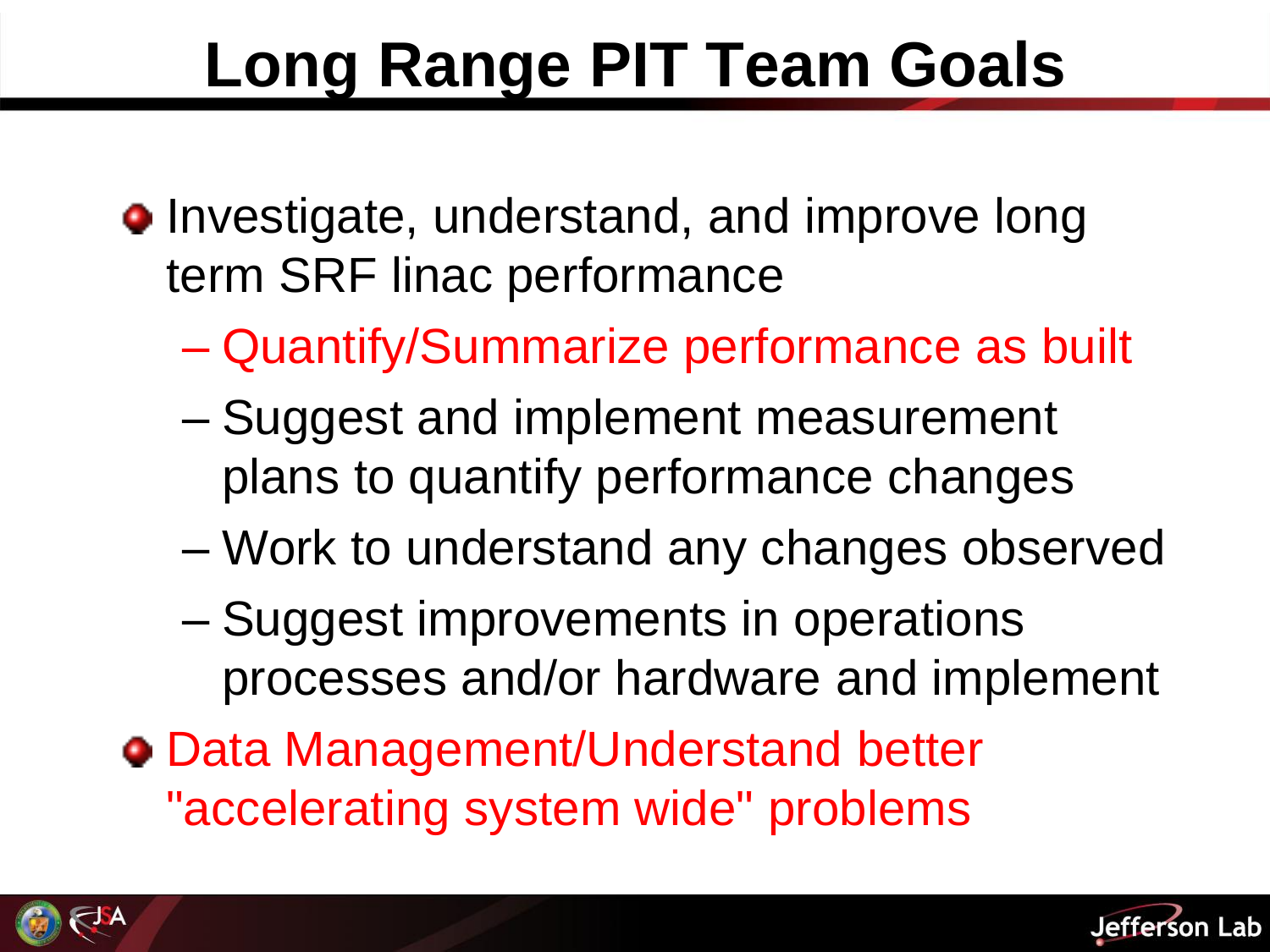## **Initial Goals of Effort**

- Create common repository document summarizing RF/SRF performance of all cavities IN THE INJECTOR and LINACS
	- Agree on contents (feedback from others)
	- Agree on structure
	- Populate structure
- **Provide an intelligent update (data** management) procedure
	- As cavities swapped, update information
- **Regular QA on final document**



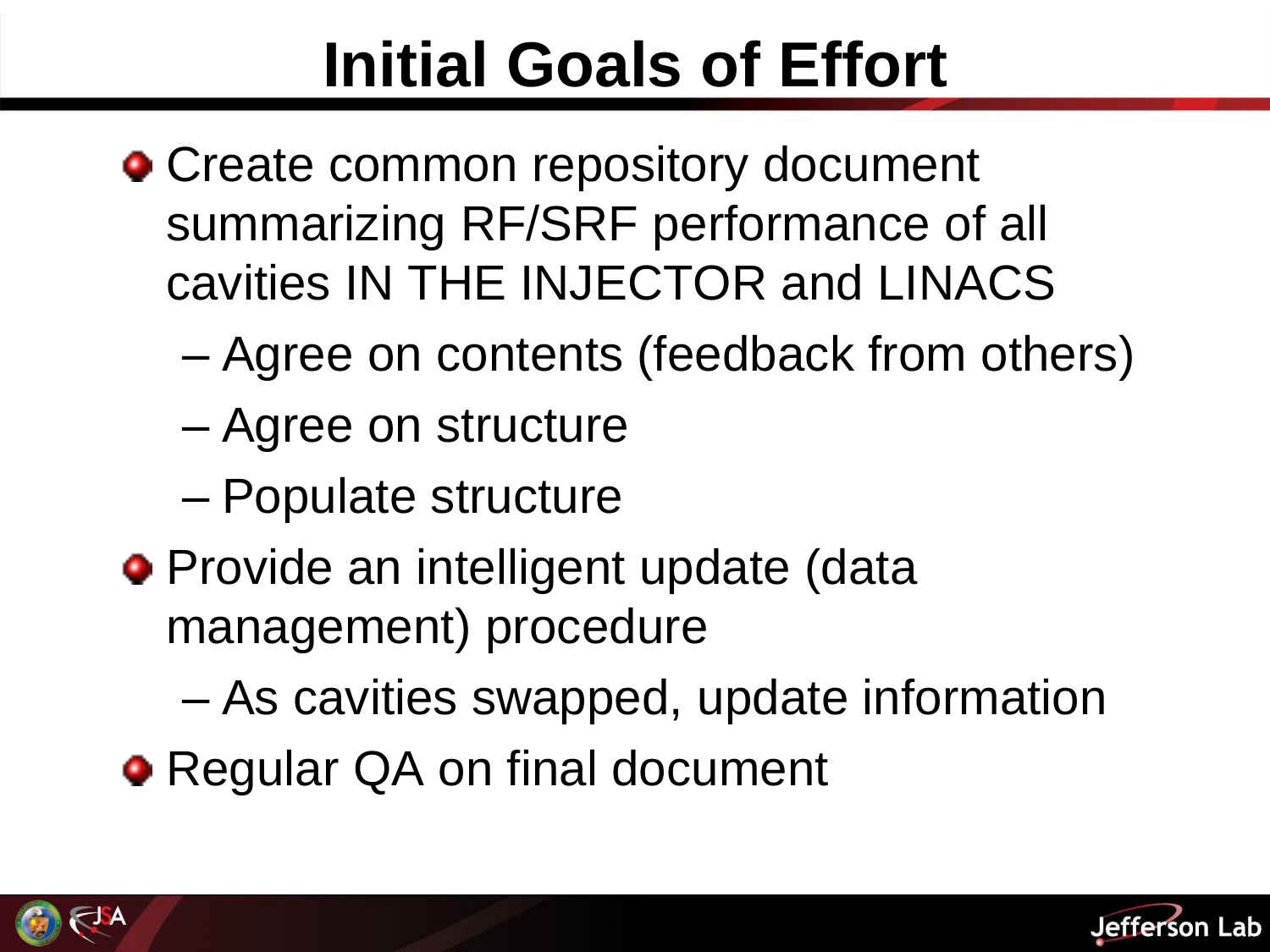### **Several Meetings**

#### **•** First Meeting

- Initial vision surrounding "Summary Document" (spread-sheet) discussed
- Vision deemed not modern and possibly difficult to maintain; especially if a "history" capability updating is required
- Invitations extended to a broader group to explore Data base solutions



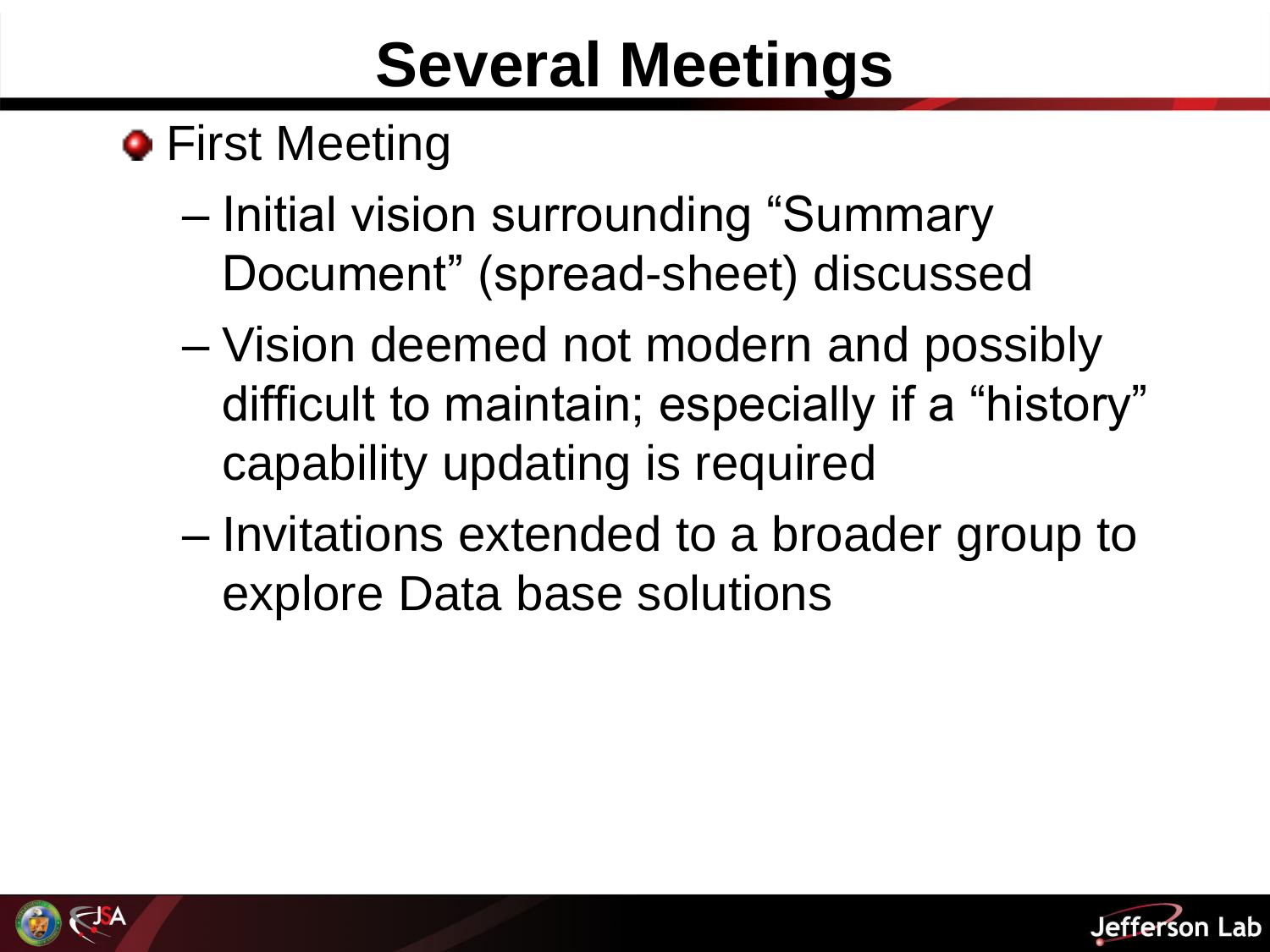#### • Second Meeting

- Brief Data base presentation.
- Strongly discouraged from any ideas about reproducing CED
- Data management problem emphasized
- Discussed several possible future courses, none of which were obviously attractive
- Recent discussion
	- centerred on the idea of documenting the the 12 GeV project generally



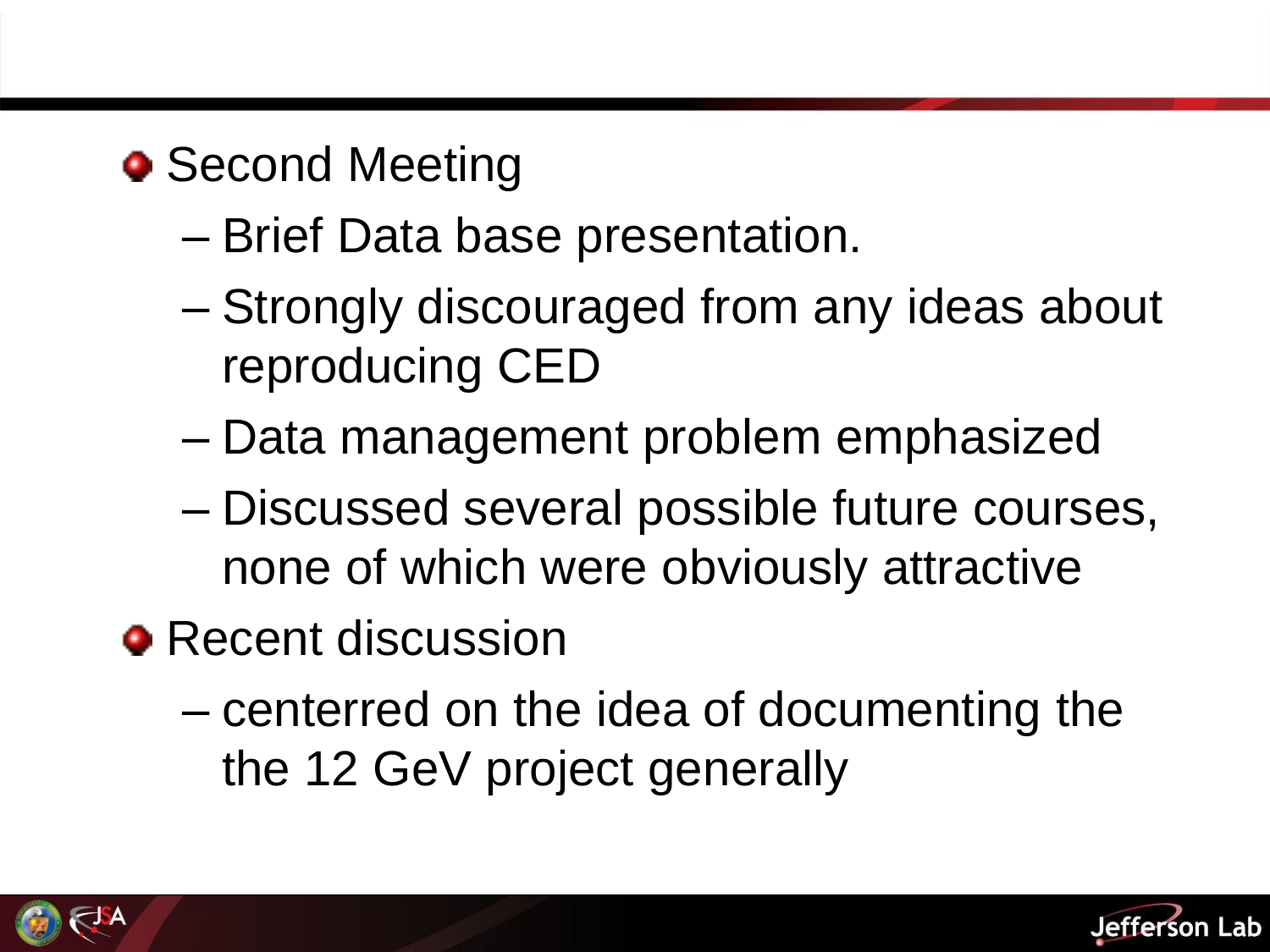### **Present "Vision"**

- **•** If we would like to write a PRSTAB paper of the 12 GeV performance need
	- Main parameters data for every cavity and summaries (Q0, QL, Emax, Emax(ops), …
	- Descriptions of ancilliary equipment (RF sources, couplers and probes, LLRF, cryogenic systems, …
	- Summary data on these items for publication
	- Reliability Descriptions (main phenomena of interest) and data
	- Can help get "over the hump" for Task 1



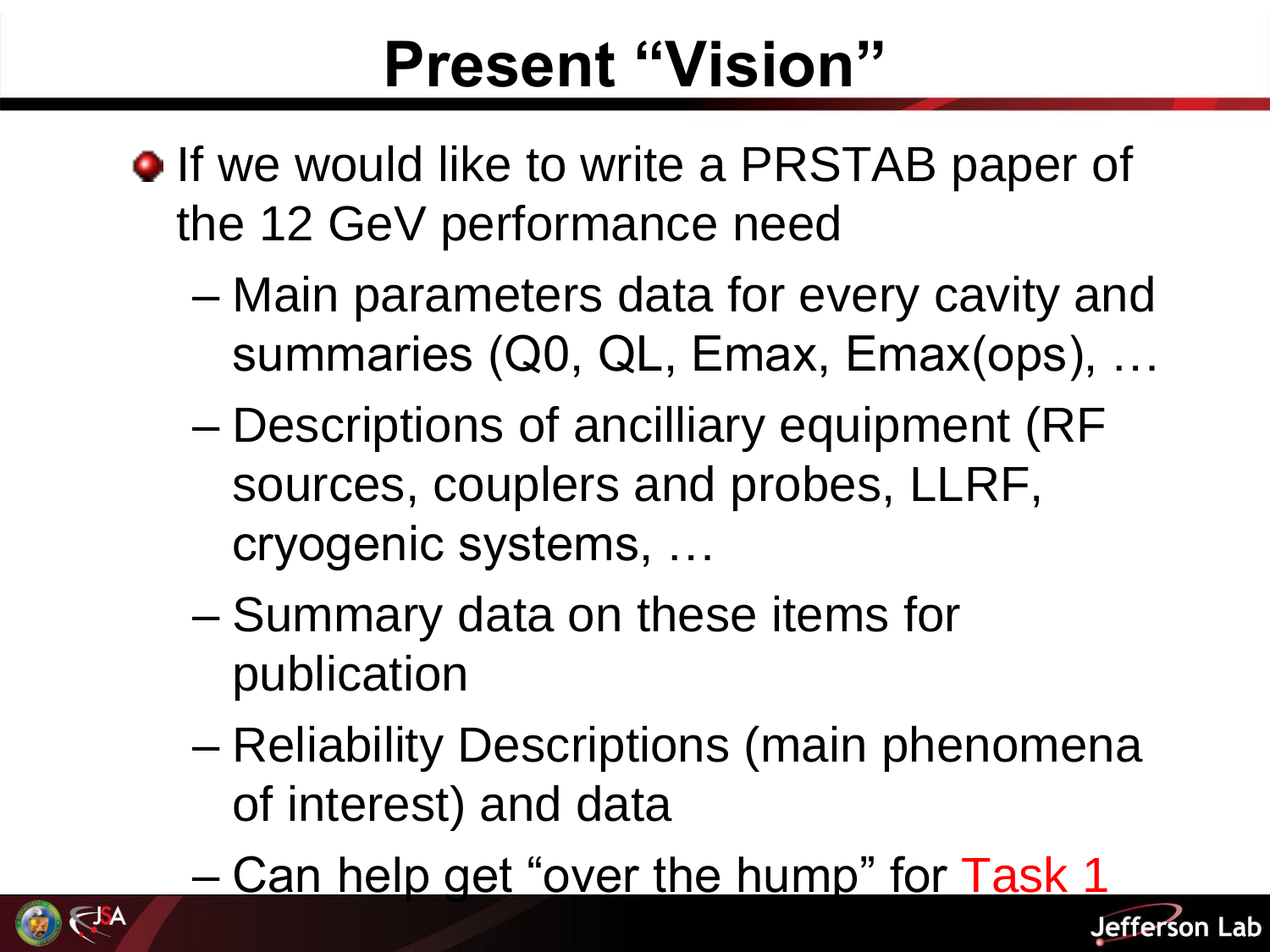### **Task 2**

– Regular Report Every 2 months

- Need to come to a common vision within team
- Need to socialize solution to rest of PIT team members
	- 7-10 Task items on a Gant Chart
	- Specify some deliverables
	- Plan for a year to two
- Restart regular meetings